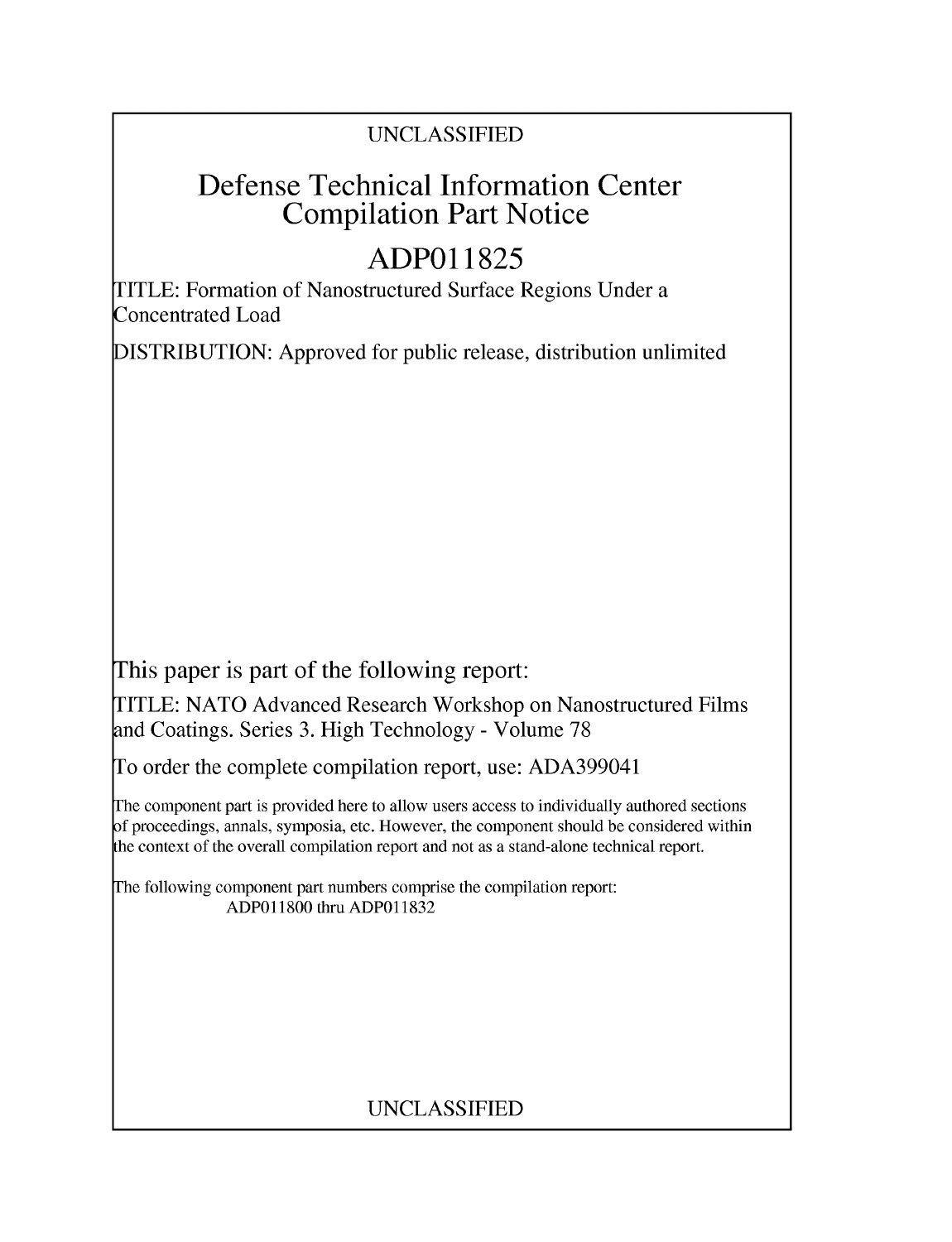### FORMATION OF **NANOSTRUCTURED SURFACE REGIONS UNDER A CONCENTRATED LOAD**

M.SH.AKCHURIN and V.R.REGEL *Institute of Crystallography, Russian Academy of Sciences Leninskypr.,59, Moscow, Russia*

#### **1.** Introduction

The methods of concentrated loading (indenting, scratching) have been widely used for a long time to assess the mechanical properties of solids, and to study the mechanisms of deformation. For this reason, the deformation structure around indentations and scratches on different crystals have been studied [1-3]. However, the question of what happens in the material in the direct proximity of the contact with the tip of the indenter, where the maximum stresses (of the order of shear modulus) are generated, has not been well studied. A number of authors have made different suggestions concerning the state of the material under the indenter: from creation of an enormous density of dislocations, forming a strong stationary network [1,2], to the complete absence of dislocations [4] and phase transformations [5].

The investigations of the structure, created directly under the indenter tip have shown [6,7] that less than 10 % of the energy dissipation are used on dislocation and cracks formation, and more than 90 % evidently are consumed on the structural changes under indenter during deformation. Apparently, it is the inadequate understanding of the processes occurring directly at the point of contact of the indenter with the crystal that prevents the provision of an unequivocal physical meaning to the concept of microhardness [8]. The aim of this work is to investigate experimentally the character of structural changes taking place under the indenter tip, and also to describe the structural changes in terms of an orbifold model of deformation.

#### 2. Results and Discussion

Single crystals of different structure and hardness have been investigated. Among these are refractory oxides, alkali halides, and semiconductors. The samples were deformed at room temperature using a Vickers diamond pyramid, sapphire spheres of different radii, and silicon whiskers. The materials were studied by scanning electron microscopy-cathodoluminescence (SEM-CL), X-ray microanalysis (XMA), X-ray-structural analyses, and X-ray photoelectron spectroscopy (XPS).

In our preceding works [9,10] we have shown that the relaxation of the high stresses under an indenter proceeds via the formation and displacement of point defects, and that this process results in a reconstruction of the structure with the formation of the nanocrystalline (NC) state. This reconstruction is accompanied by strong changes in physical properties of the material in regions with NaCI structure. SEM-CL investigation showed that: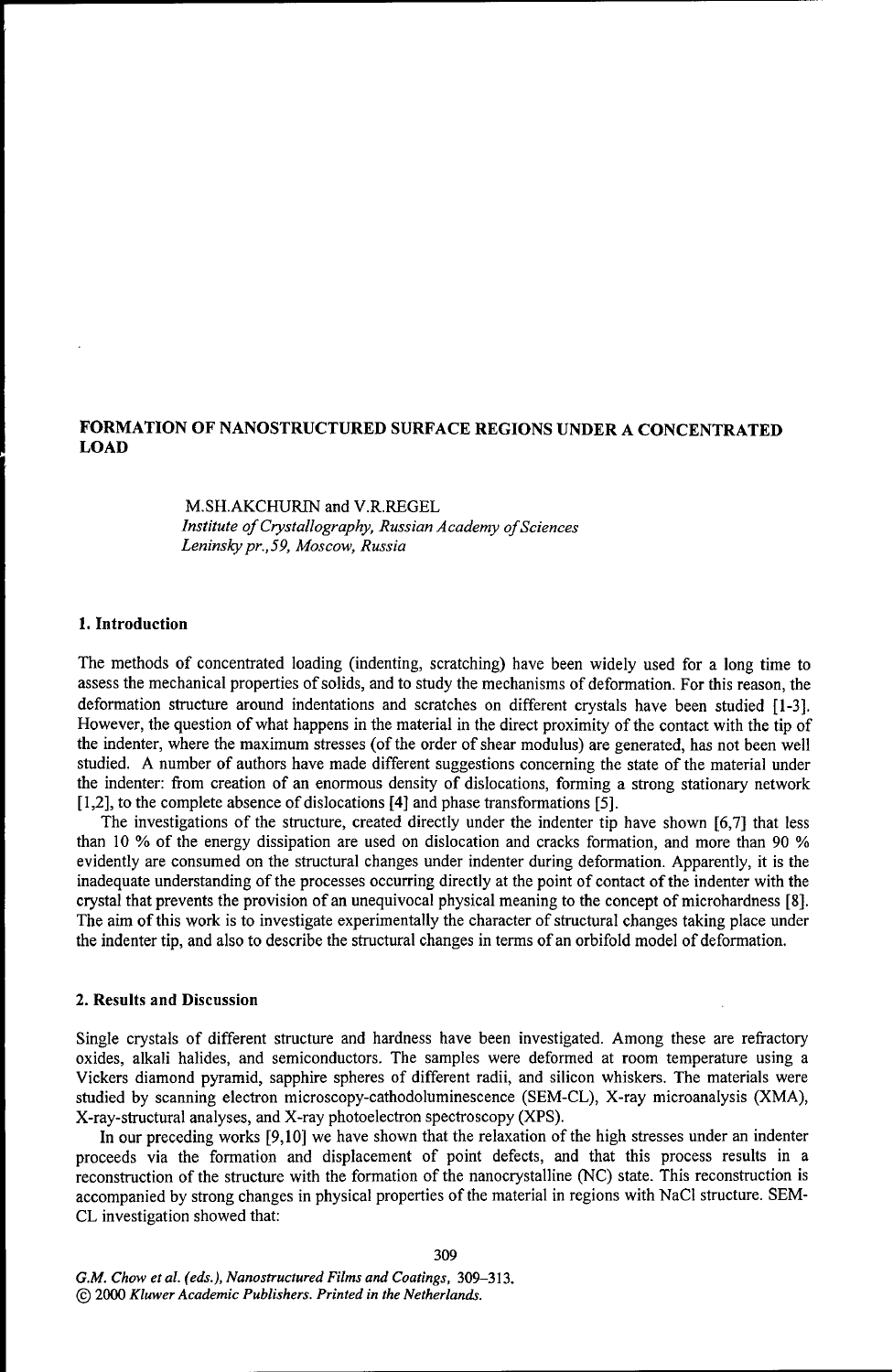Firstly, the NC regions located in direct contact with the indenter of all of the crystals exhibit enhanced luminescence capability. Figure 1 displays a schematic diagram and a cathodoluminescence image of contact regions (light-colored in CL) on the surface and in the volume under a scratch in NaCI (the surface with a scratch and a perpendicular cleavage surface are visible). The size of this region depends on the load, and the radiation disperses diffusely at depths close in magnitude to the half-diameter of the scratch. The enhancement of the CL in this case is associated with the increase in the intensity of excitonic emission bands [10]. This indicates a relative improvement of the nanocrystalline structure, i.e. a decrease in the number of other defects, which form competing channels for dissipation of the energy of the electron beam.



scratch on a vertical cleavage plane of a intensity (b), and microhardness (c) with NaCl single crystal. The scratch is  $30\mu$ m wide. the depth under the imprint (NC regions).

Fig. 1. Schematic (a) and CL image of the Fig. 2. Changes in stoichiometry (a), CL

It should be noted that the CL intensity at the imprint bottom may be higher or lower than that in the undeformed matrix. The increased luminescence in the contact zone between indenter and specimen is observed only at loads below the value  $P_{\text{lim}}$  typical for each crystal studied. Loads above this value cause luminescence quenching [11]. Studies of the degree of perfection of crystal structure using election channeling microscope [12] have confirmed the above suggestion that the CL quenching at  $P > P_{lim}$  is connected with the distortion in crystal structure of imprint bottoms, and scratches up to the amorphous structure.

Secondly, the microhardness of the NC regions (light areas in CL image of Fig.1) is tens of percent higher than that of the undeformed matrix and it diminishes with depth (Fig.2c). This fact was established by means of indentation of the bottom of the imprint produced by sapphire of comparatively large diameters (about 3 mm) and of a perpendicular cleavage faces.

Thirdly, it was found by backscattering electron modes in SEM [13] that the density variations in the deformed materials are less compared to that in the undeformed matrix. It is known [14] that the density of NC materials is much lower than that of poly-and single crystals due to the specific structure of the boundaries.

Fourthly, this region has a peculiar chemical composition. The studies carried out by XPS and XMA methods have shown the change of stoichiometry in the NC regions (Table **1),** with the remarkable cationdeficiency.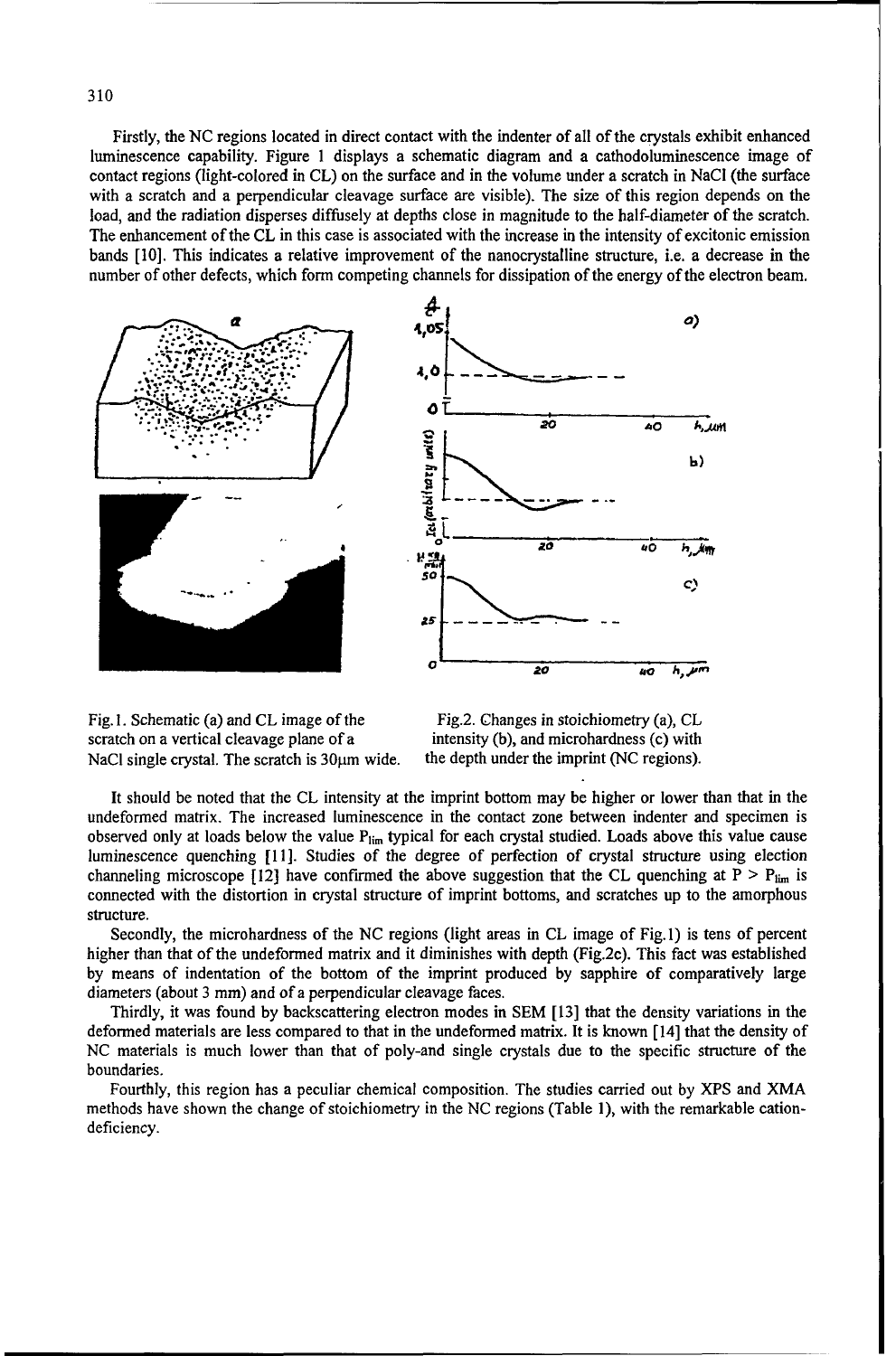| - |    | .iF   | --------- | ----------- |
|---|----|-------|-----------|-------------|
|   | ດາ | ----- |           | ٥o          |

TABLE 1. Ratio between numbers of cations (C) and anions (A) in the imprint bottom (NC regions) (the ratio for undeformed regions is 1).

Figure 2a demonstrates the stoichiometric changes with depth in NaCi. It is seen that near the surface the sodium-deficiency is the highest (up to 4%), whereas in the bulk there is a smaller deficiency. Near the boundary of the bright region (in Fig.I) the deficiency is not observed, and farther away an excess of sodium is detected. At great depths (beyond the regions with NC structure), the relation of sodium and chlorine quantity is similar to that in the undeformed single crystalline matrix.

It should be noted that in practically all crystals under investigation (especially the covalent crystals) XPS spectra show a displacement of the maximal energies of the photoelectrons in nanocrystalline regions relative to that in the single crystal matrix (Fig. 3). This indicates a change in the interatomic bonds that occur most likely at grain boundaries.



Fig.3. XPS **( 2p,** and **2p,)** spectra from the surface of single and nano (def) crystal of silicon.

We emphasize that nanocrystalline regions under the indenter are metastable. The storage of the deformed specimens (alkali halides) in air or the annealing causes the oriented grain growth. This is accompanied with recovery of the CL intensity, density and hardness of the material in these regions to the original ones, i.e. these regions lose the properties characteristic of the NC state. In the case of unsuccessful attempts to reveal the grains on the imprint bottom by SEM observation with a 10-nm resolution immediately after the indentation, one can resolve the recrystallized grains having size of several tens of nanometers. The analysis of the kinetics of the grain growth [15] and the extrapolation of the observed dependence of the grain size on annealing duration to zero time lead to the conclusion that the mean grain size (D) in alkali halides due to indentation is comprised of several nanometers (for NaCl,  $D \approx 10$ nm). In addition to the experimental data concerning the recrystallization process the energetic estimations of microimpressing will be made to evaluate the mean size of the grains formed. The work, W, done by indenter penetration can be measured quite exactly: W=Ph, where P is the load on indenter and h is the depth of recovered imprint. This energy (mainly above 90% of total) is expended largely on the formation of a region with NC structure. Let us assume that the total energy, W, is spent on the formation of the surfaces of grain boundaries in the volume with NC structure, i.e.  $W = \delta S$ , where  $\delta$  is a specific surface energy and  $\overline{S}$  is the total area of boundaries. Also, S=V/D, where D is the mean grain size and V is the volume of a region with NC structure. Thus, **D=V8** /W, where V is determined from the CL picture of the imprint profile (Fig. 1),  $V \approx d^3/4$ , where d is an imprint diameter, W is measured, and  $\delta$  is from 100 to 1000 erg/cm<sup>2</sup>. Under the assumption that on formation of the NC structure 0.9W is consumed, the mean size of nanocrystallites, D, in alkali halides crystals should be several nanometers.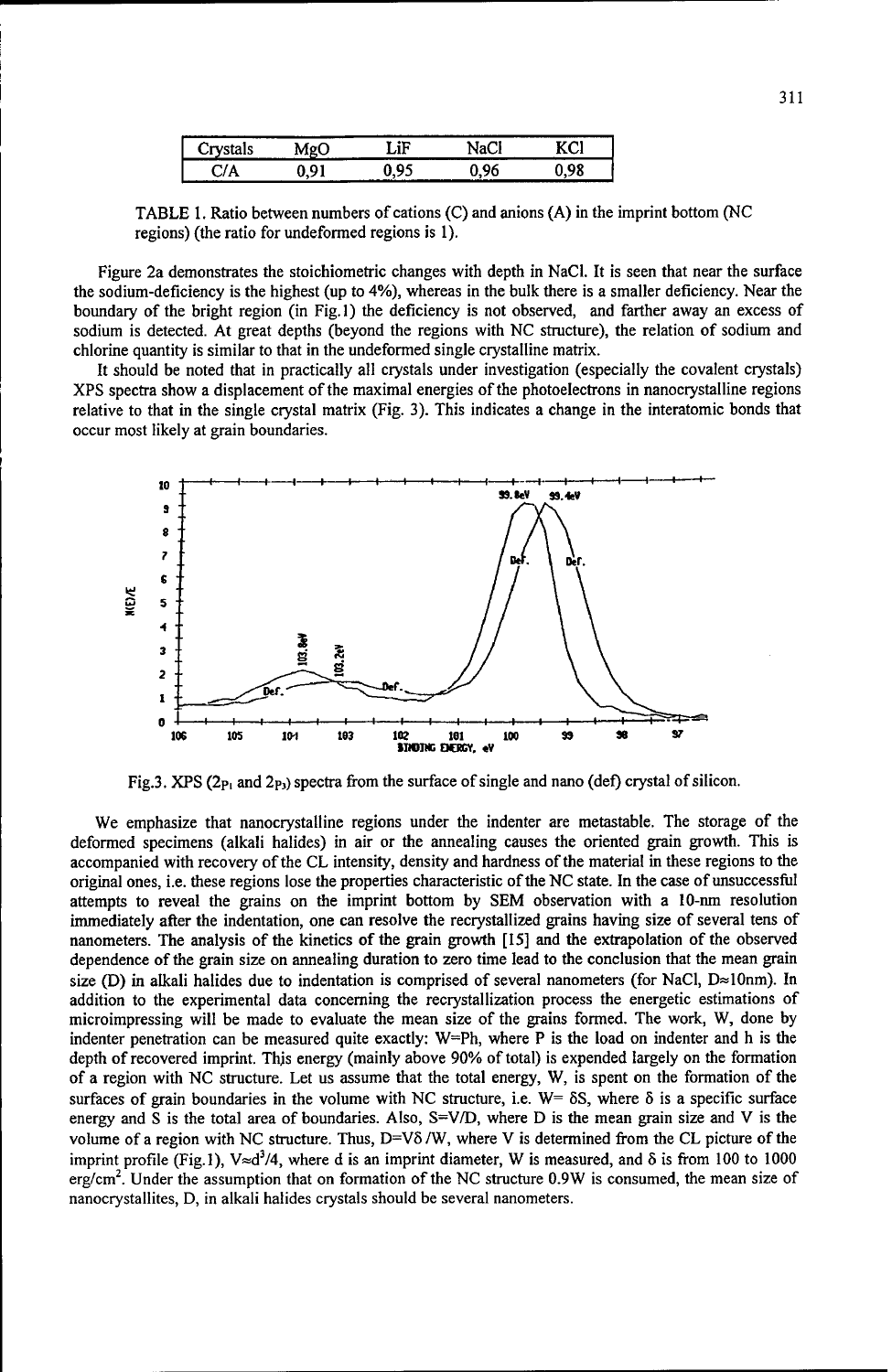Besides the empirical estimations, a theoretical evaluation of the mean size of the nanocrystals formed by indentation is given based on energy assessments of micropressing: D=K(8/H), where H is the microhardness and K is the coefficient depending on binding energy and shape of the indenter. Similar dependence can be obtained from the influence of nanocrystal size on CL intensity, density and stoichiometry of NC materials.

In view of the complexity of the concept of hardness, its physical meaning depends on the testing methods employed [8]. In accordance with our investigations it seems natural to return to the definition given by P.A. Rehbinder in 1936 [16]. According to which, the hardness is equal to the work required to form a unit area of a new surface of the solid. Thus, the experiment shows, that the deformation of a material under the indenter tip causes the formation of nanocrystalline structure. It seems that theoretically this process can be connected with so-called orbifold model of deformation of crystals.

#### 3. Orbifold Model of the Deformation of Crystals

The peculiarities of NC materials are in accordance with their defect structures. However, they can be explained also from the point of view of an ideal crystal. The ideal crystal is a community of atoms of the definite Fedorov symmetry group. In the Eucleadean space an ideal crystal is infinite. As distinct from an ideal crystal the real one has the finite dimension and contains the volume defects. Any ideal crystal consists of cells that can be considered as independent ranges of the corresponding Fedorov group. The independent range of such Fedorov group is a part of the space without equivalent atoms according to this group. The equivalent atoms can be in the boundaries of independent range. The authentic view of the independent ranges of Fedorov group lies in the fact that the equivalent points in the boundaries are identified. In such a manner the compact local Eucleadean ranges (orbifolds) appear in topology [17]. In the case of two-dimensional space the orbifolds have a shape of the tore (Fedorov group Pb), Klein's bottle (Fedorov group Pg), Meubius ribbon (Fedorov group Cm) etc. Consequently, for every Fedorov group of any dimensionality there is its own orbifold [18].

At present the orbifold concept of crystal growth starts its advancement [19,20]. According to this concept the growth entities can be not only separate atoms but also atomic groups consisting of definite number of atoms present in the independent range of the correspondent Fedorov group. As a result of small dimensions these groups may shrink on themselves the free chemical bounds and become the quasineutral particle. The topology of this particle corresponds to the volume of an ideal crystal. When considering the deformation process of the crystals as opposite to the growth, the relaxation of enormous stresses causing the stability loss can be due to the break up of crystal structure into orbifolds. This permits the consideration of the orbifolds as a mathematical model of nanocrystal - a finite ideal crystal having the compensated bonds. However, in reality it is very difficult to obtain the total bond compensation on account of identifying orbifold. So, one can assume the compensation of only the strongest bonds.

According to the orbifold model the nanocrystals should have the following properties: 1. The nanocrystal is quasineutral, the closed bonds being relatively easy to break. 2. The volume of nanocrystal is a multiple of the integral number of the volumes of elementary cells. 3. The shape of nanocrystals is not rigid and it can be changed. 4. The nanocrystal can break up and unite into any combination of the whole elementary cells. 5. The smaller the nanocrystal size the stronger it compensates its unsaturated bonds, and hence weaker interactions with neighbors. 6. The nanocrystal has a perfect internal structure, the structural defects can only be in the boundaries, which have a fractal character making its contribution to the crystal properties.

These properties of the nanocrystals suggest the following model of crystal deformation. Initially at small stresses the usual dislocation mechanisms are operating. At high stresses and deformations ( the action of a concentrated load, explosion deformation, rolling, etc.) the decomposition of blocks (orbifolds) to the smaller ones originates. The result of this should be the increase of the hardness of a material, which depends on particle dimension, i.e. on dispersion work according to A.P. Rehbinder [16]. The rise in hardness will be analogous with the Petch-Hall effect until the strongest bonds in each orbifold is compensated. Under these conditions each structure has an orbifold of definite size, its shape is determined mainly by the deformation conditions. After further reducing orbifold size the hardness will tend to decrease (anomaly of Petch-Hall effect) as a consequence of a continued compensation of the weakening of bonds between orbifolds. This facilitates the intergrain sliding. In the limiting case after the total compensation of the bonds inside the orbifolds the superplasticity should be revealed. Thus, the specific